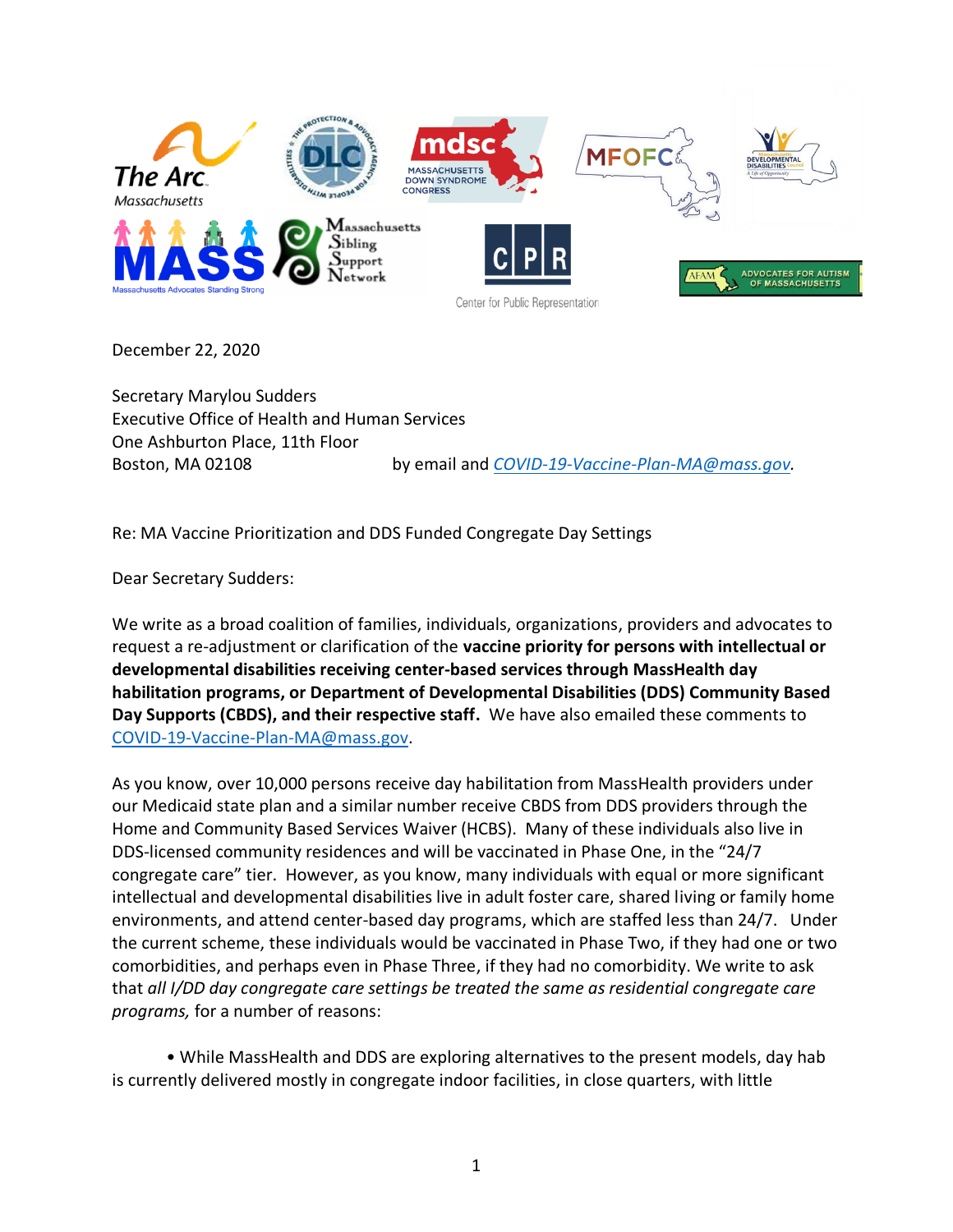exposure to fresh air, especially in winter months. Some settings closed during the recent surge and others have closed intermittently due to infections among staff or participants.

• Day hab participants frequently have severe or profound intellectual disabilities, with co-occurring developmental disabilities affecting respiratory, pulmonary, cardiac, renal or lymphatic systems, and/or compromised immune function. As you know, people with I/DDs have a higher prevalence of underlying medical conditions that can increase the severity of COVID-19 outcomes. $1$  DDS CBDS programs also may have individuals who have co-morbid conditions.

 • Many people with intellectual or developmental disabilities cannot verbalize symptoms they may be experiencing. If sick with the virus, they may experience difficulty accessing effective medical care in hospitals because of these barriers, or because of inexperience of medical personnel in treating this population.

 • Many day habilitation participants are unable to wear masks, socially distance, or maintain recommended hygiene practices, for disability-related reasons. We recognize that a significant percentage of CBDS participants also have difficulty with mask protocol and remembering to maintain hygiene practices to avoid infection.

• Both day habilitation staff and participants are at heightened risk, because activities of daily living are often taught in close proximity, including assistance with ambulation, toothbrushing, bathing, dressing, toileting, helping with mask placement, etc. During any of these encounters, the virus will easily pass between an asymptomatic staff person and an individual served.

 • Many of the CBDS participants require ongoing training if not assistance with hygienerelated tasks during the day and thus are in close proximity to their staff, placing both groups at risk.

 • Day habilitation and CBDS programs rely upon van transportation in which individuals served are also in close proximity to staff.

 • The current inability of many individuals to participate in day hab (because of health risks, inability to mask or distance, and/or lower program density requirements) has had a

<sup>&</sup>lt;sup>1</sup> See e.g., "Less Worthy Lives? We Must Prioritize People with Intellectual and Developmental Disabilities in COVID-19 Vaccine Allocation" (Syracuse University, December 2020) available at [https://lernercenter.syr.edu/2020/12/10/ib-42/,](https://lernercenter.syr.edu/2020/12/10/ib-42/) and literature cited the December 2, 2020 letter from the Center for Public Representation, and others at p. 2, ft. 1. See also, AADMD December 9, 2020 amended Joint Position Statement, at

https://static1.squarespace.com/static/5cf7d27396d7760001307a44/t/5fd9690f9e3b1725e3d0d3e2/16 08083731221/Covid19Vaccine-IDD-Statement.pdf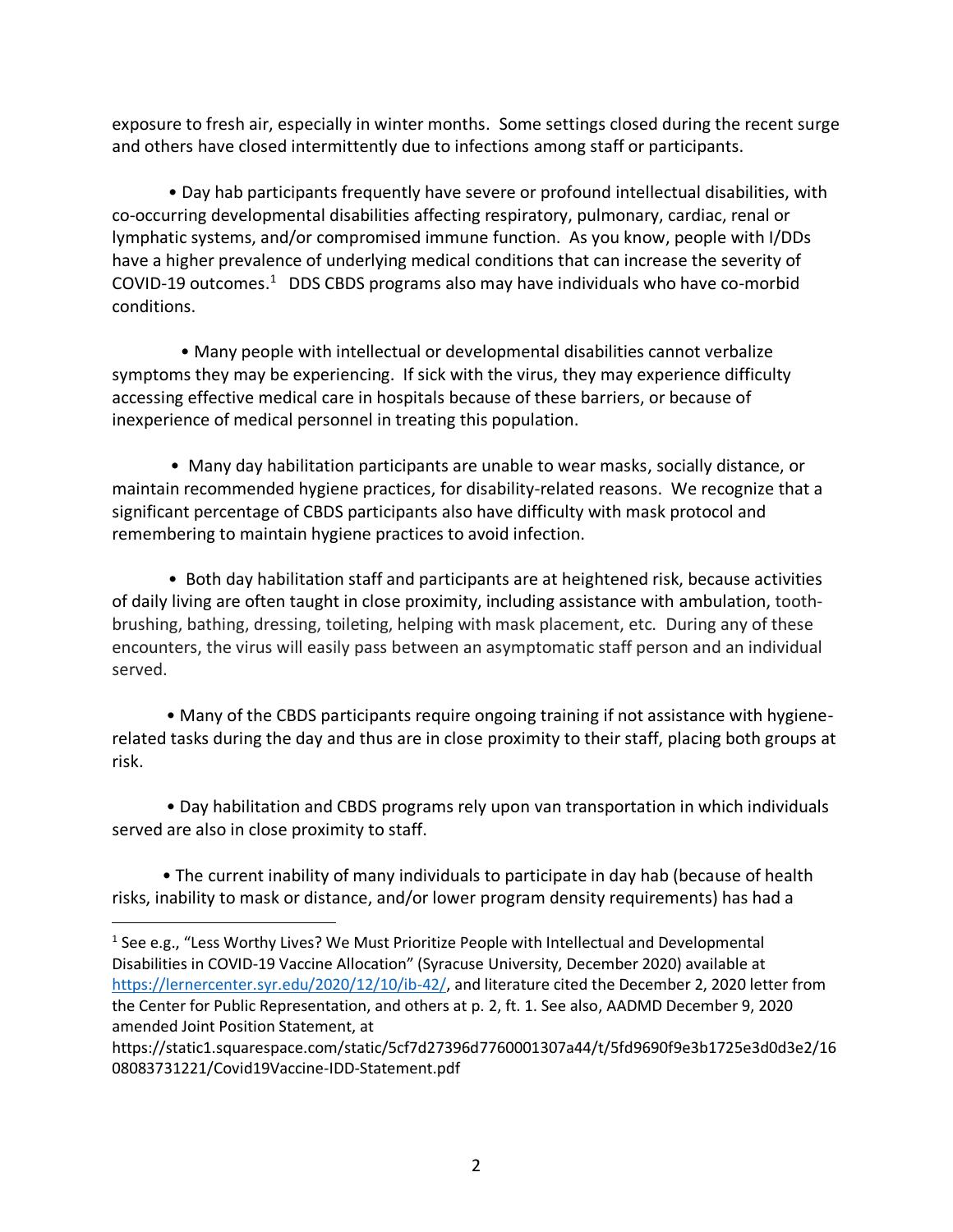series of cascading secondary effects on families and providers. Many families are unable to return to work because their loved one cannot be served in day hab and are therefore in financial jeopardy. Day hab providers have been forced to downsize, and are also in fiscal distress. Some programs have permanently closed, and more may follow.

Thank you for considering our concerns, and for all of your efforts to create an equitable prioritization system for the COVID-19 vaccines. We understand and regret that state officials are being asked to make very difficult and painful choices under emergency conditions.

Sincerely yours,

Leo Sarkissian Executive Director Maura Sullivan Director of Government Affairs The Arc of Massachusetts [https://thearcofmass.org](https://thearcofmass.org/) [sullivan@arcmass.org](mailto:sullivan@arcmass.org)

Cathy Costanzo Executive Director Kathryn Rucker Senior Attorney Center for Public Representation [www.centerforpublicrep.org](http://www.centerforpublicrep.org/) [ccostanzo@cpr-ma.org](mailto:ccostanzo@cpr-ma.org)

Michael J. Borr, Chair Advocates for Autism of Massachusetts <http://www.afamaction.org/>

Anne Fracht MASS Member and former Chairperson Brian Kremer Statewide Coordinator Massachusetts Advocates Standing Strong https://www.wearemass.org [annefracht5@gmail.com](mailto:annefracht5@gmail.com) [brian.kremer@ma-advocates.org](mailto:brian.kremer@ma-advocates.org)

Marlene Sallo Executive Director Richard M. Glassman Director of Advocacy Hillary Dunn Stanisz Senior Staff Attorney Disability Law Center [www.dlc-ma.org](http://www.dlc-ma.org/) [rglassman@dlc-ma.org](mailto:rglassman@dlc-ma.org)

Sandra Heller, Chair Massachusetts Families Organizing for Change [www.mfofc.org](http://www.mfofc.org/) sandykinneyfc@gmail.com

Daniel M. Shannon Executive Director MA Developmental Disabilities Council [https://www.mass.gov/orgs/massachusetts](https://www.mass.gov/orgs/massachusetts-developmental-disabilities-council) [-developmental-disabilities-council](https://www.mass.gov/orgs/massachusetts-developmental-disabilities-council) [dan.shannon@state.ma.us](mailto:dan.shannon@state.ma.us)

Maureen Gallagher Executive Director Massachusetts Down Syndrome Congress [mgallagher@mdsc.org](mailto:mgallagher@mdsc.org)

Doug Flutie, Jr. Foundation for Autism https://www.flutiefoundation.org/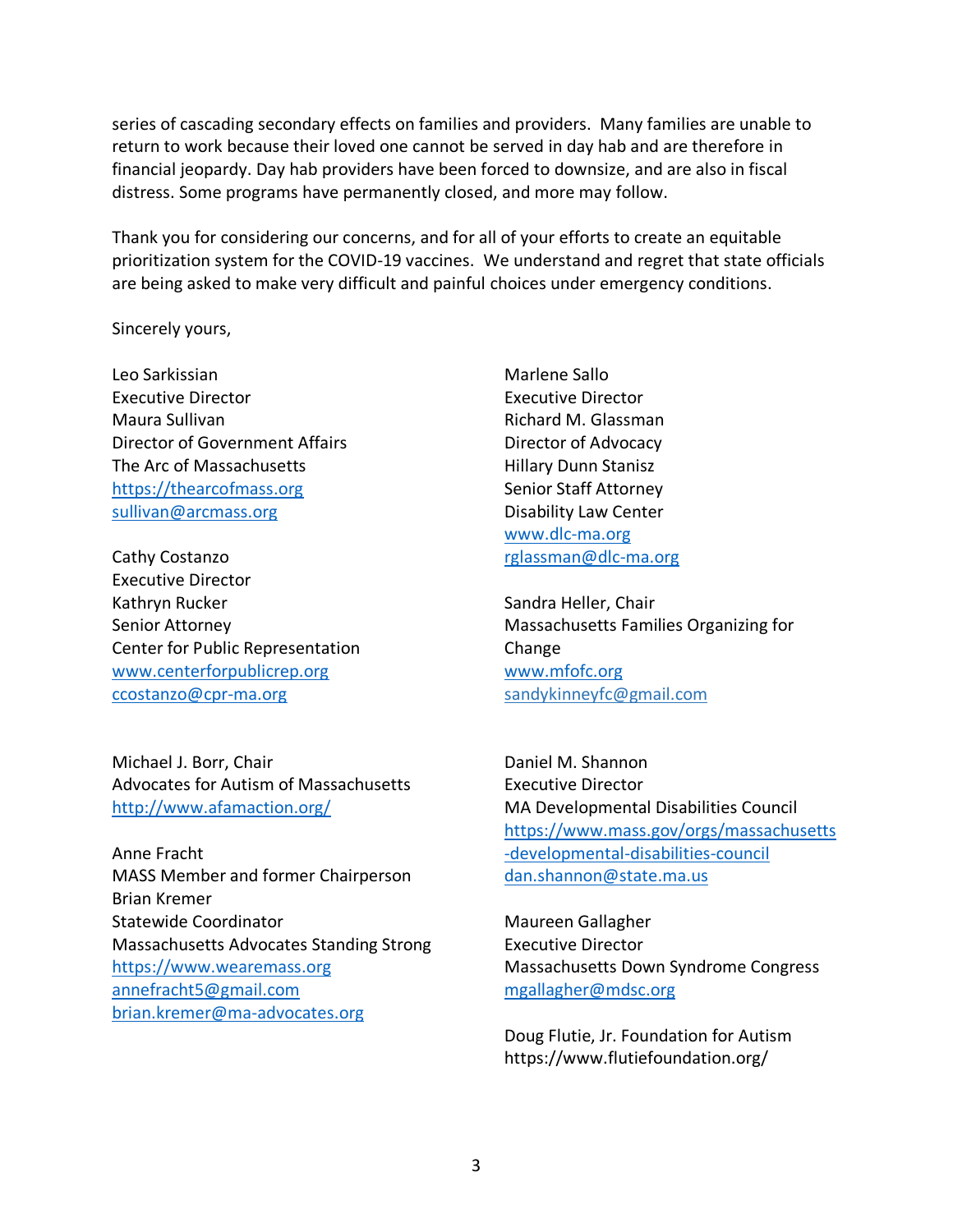Christopher T. S. White, Ed. D., Road To Responsibility, Inc. Michael A. Rodrigues, NEW ENGLAND VILLAGE Mike Hyland, Venture Community Services Dan Burke, Lifeworks Michael M. Andrade, The Arc of Bristol County William Wasserman, Grow Associates, Inc. Bruce L. Bird, Ph.D., Vinfen Rick Barnard, Baroco Gina Kos, SUNSHINE VILLAGE James Cassetta, Work Inc.

## Gabriel M. Vonleh, MHA, Opportunities for Inclusion Charlene Gentes, M.Ed., Riverside Industries, Inc Dean Rizzo, The Brockton Area Arc Mary Heafy, The Arc of Opportunity in North Central, Fitchburg Daryl Cook-Ivan, The Arc of the South Shore Cindy Howard, Center of Hope Foundation Megan Stirk (Scheffer), People Incorporated Cooperative Productions North Dighton Community Connections Inc South Yarmouth

## INDIVIDUALS AND FAMILIES

Derek AlmeidaSomerville Linda Gadilauskas Shrewsbury Cindy Thomas Canton Amanda Welsh Medford Terr McLaughlin Danvers Tina L Prevost Somerville, MA Jim Cassetta Boston Patrick Myshrall Worcester Laura O'Donnell Boston Susan Linehan Sharon Gregory A. Zapata Medford Kimberly Walsh Hudson Jeanne Connolly-Horrigan Plymouth Mary Lou Lutfy Milford Tina Cerulo Chelmsford Karen Willis Chelmsford Katherine Brea Lincoln, MA Jung Yoon Lee Belmont Patty Ochab Lowell John E CamaraStoughton, MA Rosemary F Saeed Malden, Massachusetts Jamie Chow Newton Jennifer Dufour Ludlow Emily Smith Pembroke MA Nancy Weihrauch Foxborough James and Julie Long North Andover

michael maloney somerville Ruth Jones Wrentham Fawzia Islam Randolph Greg Zais Needham Deacon Daniel Romanello, KM West Stockbridge, MA 01266 Rhonda Partridge SWANSEA Lori Guy Williamstown Michele Kelly Milton Jo Brookline Jacqueline Groden Walpole Lauren Smith Pembroke Harry Gerowe Hyannis James P. Mirisola Hanover Patricia Schmieg Randolph, MA Mary Raymond North Reading Henry Braun Wellesley Jeanine-Susan Freimont Sudbury Karen christmas Middleboro Benjamin Bosbach Acton Joseph Cheteoui Newton, MA. Cynthia L. Reed Lexington, MA Kathleen KaneDedham Lynne Wennerberg West Boylston Charlotte Baillieul Brookline Margaret SeymourianGloucester Virginia Giordano Norwell, MA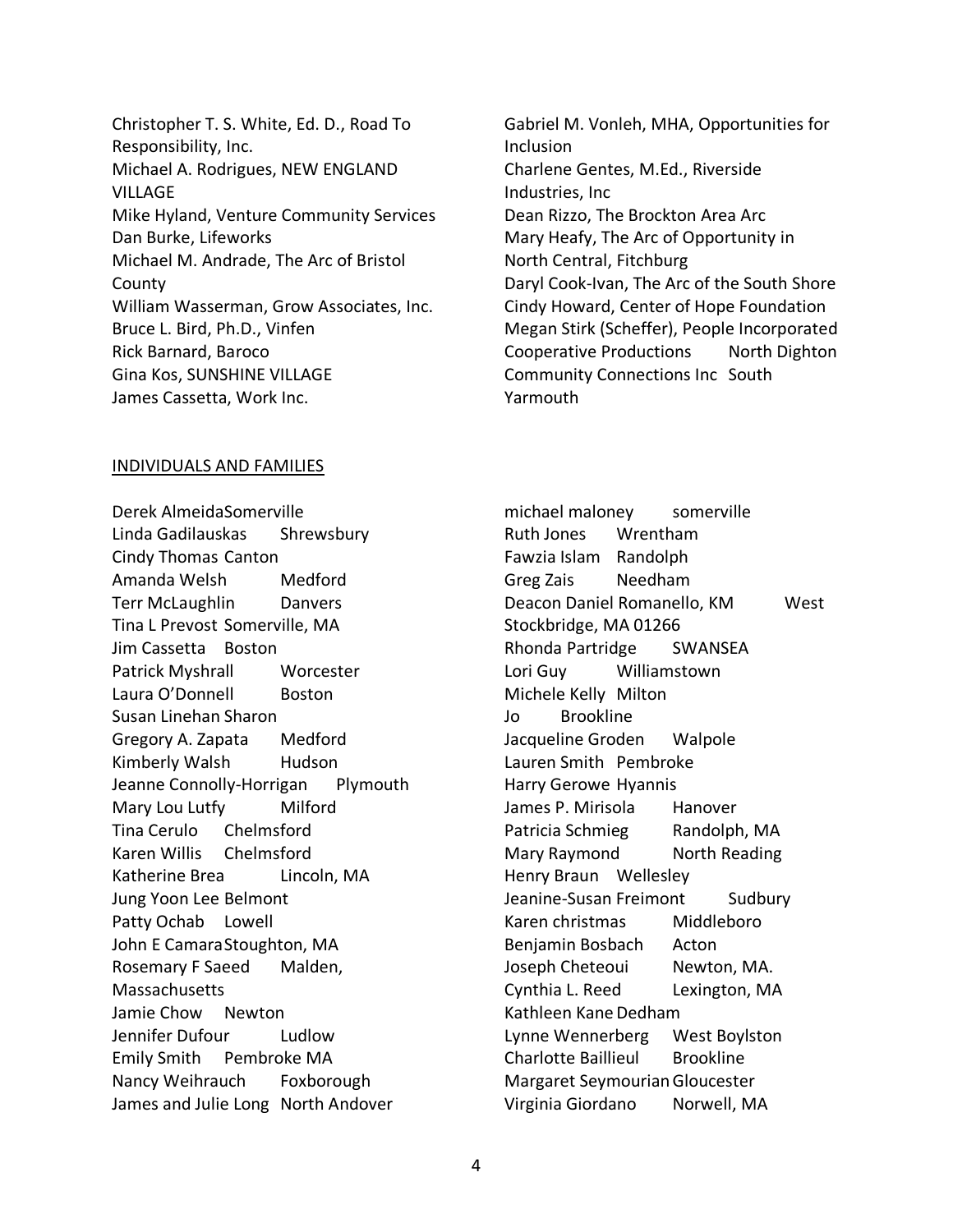Kristy Green Sandwich Elizabeth Gottlieb Arlington Patricia Neri Lenox Joshua Skolnick Harwich Rory Pyne Chelmsford Ann Joyce Weymouth Dorothea Iannuzzi Lexington Theodore & Janet Kuklinski Newton, MA John Krauspe Cataumet Renee Vienneau Carlisle MA Donna Rockwell Sandwich, MA Katherine Dewhirst Norwood Karen Foley Quincy Colleen Lutkevich Mansfield Elan Noy Brookline Helen Sharma Amherst Susan Page Bourne Frank M. Batchelor Cohasset Jean Phelps Saugus Lynn Dadzie-Yeboah Andover Jody Nash Hingham Adele Halbreich, family member Maynard Barbara Perry Sandwich Cheryl Lekousi Needham Elizabeth Roche Mansfield Randi Sargent Sudbury, MA Leslie LeBlanc Waltham, MA Peter Tsolias Walpole Maura Sullivan Lexington Kerry Ellis Woburn Nick Savarese North Andover Denice Baker Cotuit, MA Dianne Young Holden John DavidsonWaltham Lois Cohen Newton Anne Kellogg Holliston Katherine Wiley WELLESLEY Arthur Chanley Medford, MA 02155 Christine Hubbard Natick Jane Gamboli Plainville Michael Moloney Sudbury Liz Rabideau West Barnstable Lisa Champagne-Sweet Plymouth

Doris Jackson Rockland, MA 02370 Ezgi Kosereisoglu Medford Susan Connors Falmouth Jonathan Brew Acton Susan Barber Marshfield Becky Cleinman Norwood Elizabeth Norwood Robert Forlenza Lexington, MA Sethany Griffin East Bridgewater, Ma Sory DeOliveira Stoneham MA John W. Bresnahan Pittsfield,Ma Linda Surprenant Belchertown Peter, Mary and Conor Hanson Woburn JOAN PRENDERGAST CHELMSFORD, MA Nancy Le Lowell Carolyn Keller Lexington Elizabeth Belanger Martin Norwood, MA Karen Scofield Holden Mary, Peter & Conor hanson Woburn JoAnn Rienzie Brockton Betsy Sullivan Hingham Michele Vroman Sudbury Susan Katzen Sharon Lori Scales Attleboro Alan Freimont Sudbury Jeremy Durnan Dorchester Samuel Lewis Newton, MA Katherine Durnan Dorchester, MA Patrick Nuzzi Newton Ma Paige. Campbell Sherborn Ben Rosenblatt Wellesley Molly A Nuzzi Newton Ian Wellins Hull Steve Ploof Sterling Daniel Campbell Watertown Carmen Cooper Waltham Jodi Wilensky Medway Moving Forward Inc. Hyannis Eli Wieder Norwood, MA Kathleen Horrigan Waltham Vigny Fong Quincy, MA Brenda Meyette Lewis Natick James C Burling Concord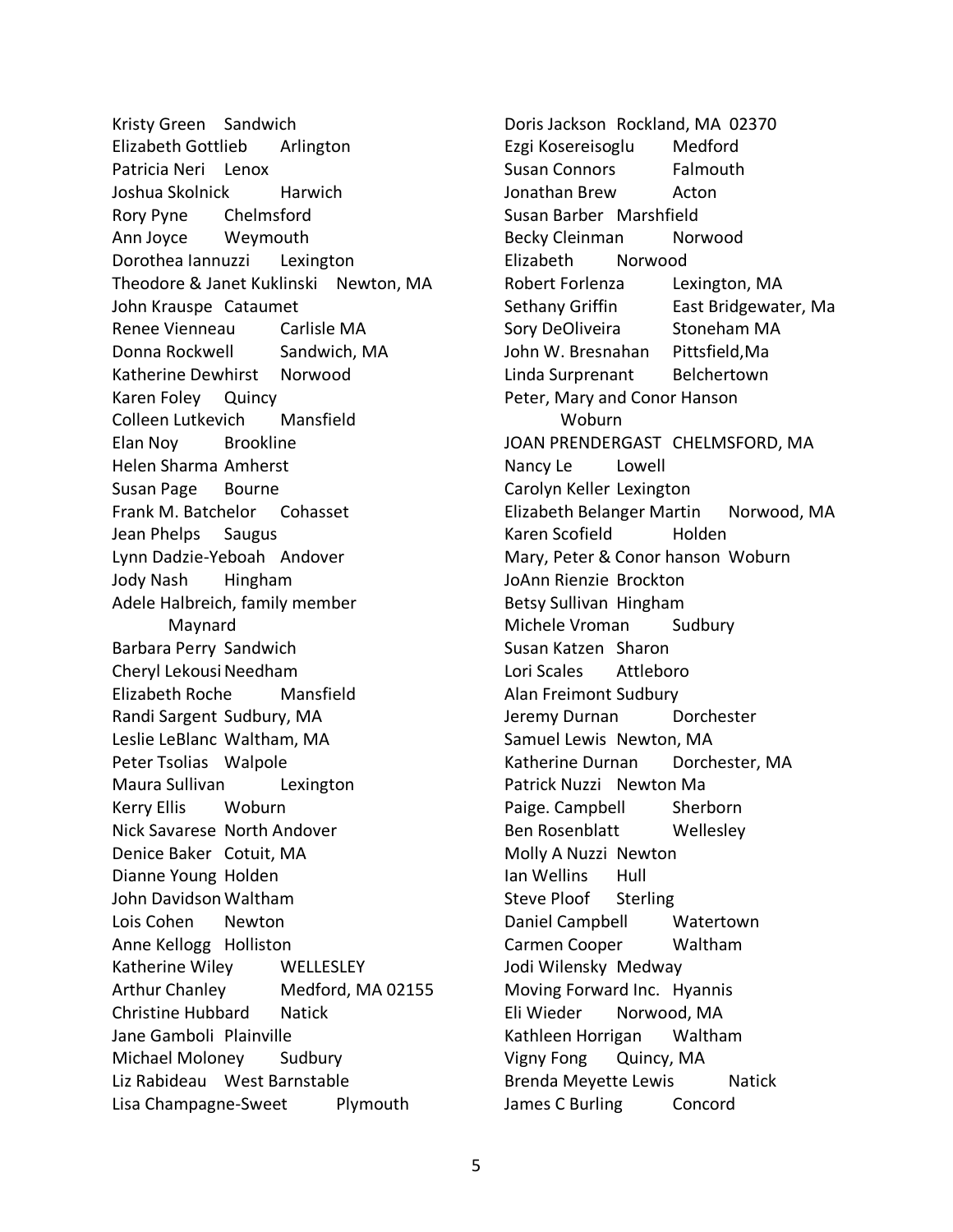W. S. Ding Marlborough, MA Peggy Burling Concord, MA Joanne Brundage Quincy, MA Christine Sylvester Tewksbury Sal Garozzo Pittsfield Mass Courtney Wissenbach Lexington, Massachusetts Mary Sheehan Beverly Elizabeth Anderson, PTA Salem, MA Barbara Kickham Shrewsbury Theresa Driscoll West Roxbury Susan Janowitz Arlington, MA Rena DelGaudio Tewksbury Paul Willenbrock beverly Conner Ploof Sterling Patty Duffy- Krauspe Cataumet Erica Ploof Sterling, MA Fran Basche Ashland Anna Eves Rockport Mary CarvalhoWayland Dick Ransom Newton Robert Weber Marshfield, MA Peter Cohn Waltham Alice Taylor Waltham Jill Fitzpatrick Methuen sherie bombardier Webster ma Hayley Friel Malden Anna Wang Westborough, Massachusetts Mary Jean Lucas Burlington Cynthia Brooks Watertown Bojin Zhang Westborough Robert Fleischer Groton, MA Janis hayward Hanover Kristin Samko Boston Callie Delehunt Maynard Christopher Rouille Woburn, Ma Lauren Rouille Woburn, MA Amy Rosenstein Lexington, MA Malissa Kenney Plymouth Barbara Barrows Dorchester Michael Grimes Tewksbury , Ma Nichelle Delgado Lawrence MA Desiree Rose Boston, MA

Timothy Charron Plymouth David Yas Sharon, MA Griffin Yas Sharon Craig Ferguson Watertown Evi Treffs Wayland Wilma goodhue Norwell Hanna and Barry Epstein Framingham John Freiberg Cambridge, Ma Lauren Freeman Cambridge Eron N. Senfuma Waltham RENA MCCARTHY PLYMOUTH MA 02360 Bindu Wadhwa Sharon, MA Anne Yas Sharon Pam Curran Actom Denise Scott Groveland Kathleen bosworth MILTON Mary Wallan Sharon Carol Ryan Norwood Ellen caruso Malden Sara Freedman Arlington, MA John McNamara Medfield Eileen Pacheco Plymouth Alex Tierney Waltham, MA Jennifer Miller Weymouth Erin Danahy Arlington Emily Srebro Norwood Leandrea Brantle Boston, Mass Sarah Romans Canton Dr Alix E Ginsbur Newton, MA Patricia McLaughlin Peabody Alex Maslow Boston Nicole Rochefort Westfield Emily cutts Somerville, ma Shirley Lusty Bedford Nanette S. Wells Sheffield, MA 01257 Barbara Cheteoui Newton Suzanne Kaplan Melrose George friel Arlington Joanne Tripp Walpole Richard,Sara & Guy Christiano Littleton,Ma .01460 Joan D. Sheridan Needham MA Michael Talarico Medford, MA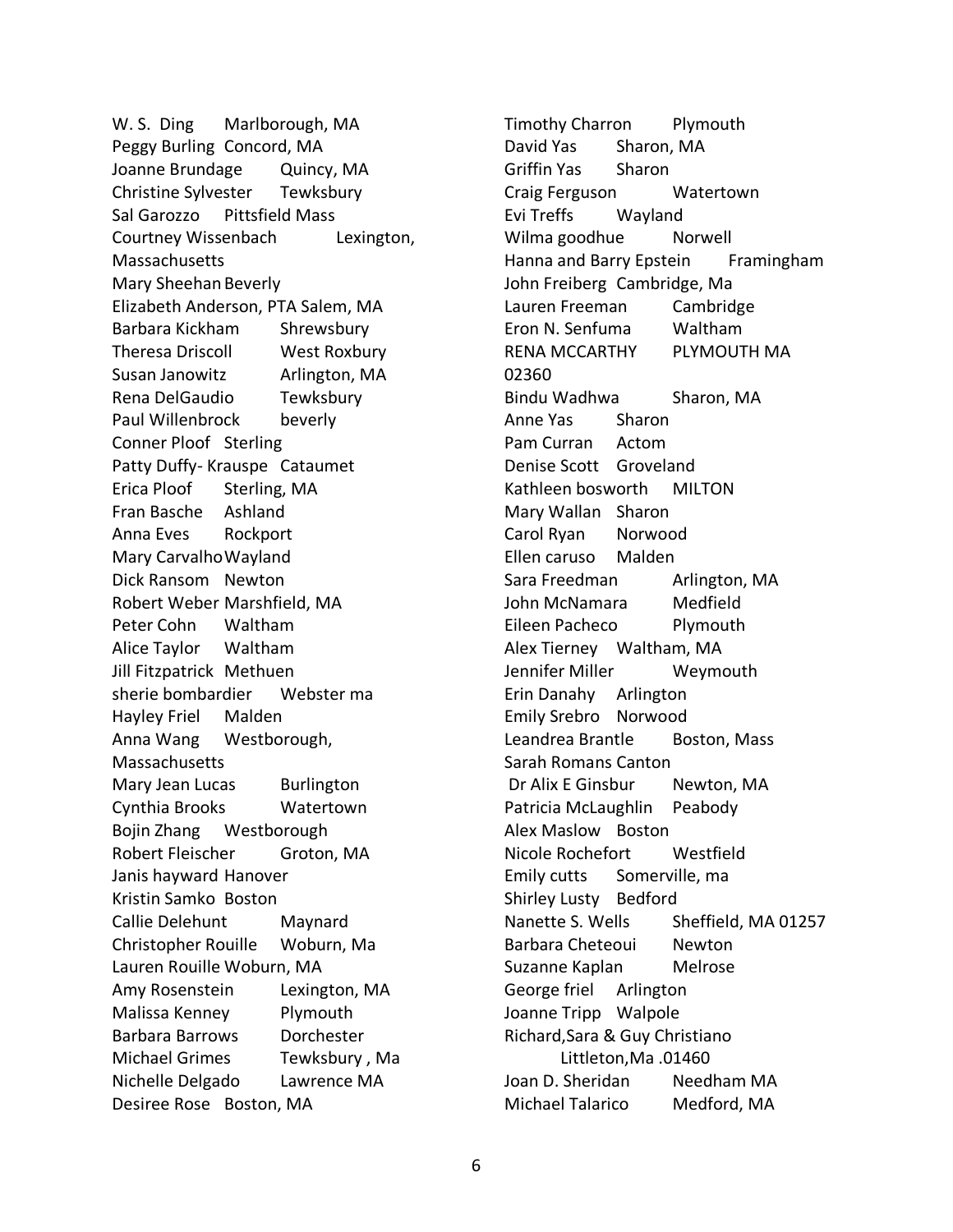Brenda Fraser Westwood Floyd E. Dewhirst Medfield Diane Palmer Norfolk, MA Sandra Slavet Randolph Clare T Somerville, MA Benjamin Lewis Newton Cesar Brea Westford Brent Aucoin Hyde Park DonnanNarey Williamstown Laura Dewhirst Medfield Bethany J Easter Watertown Earline Tweedie North Andover Patricia Orlovsky Arlington Ann Williams NewtonMA Amanda Freehoff Franklin, Ma Ann SilvermanBoston Kathryn Friel Waltham, MA Joyce Hayman-Devolve Attleboro, Ma Pamela Weir Sharon, MA Jack Mayfield Newton Kenneth Lewis Natick Mass Cynthia Kiely Foxboro Maria Bennett Watertown, MA Teresa Taylor Stoughton Irene Tanzman Newton Ellen Burgio Plymouth Jeff Kinney Natick Center for Public Representation Northampton, MA Jennifer Crane Plymouth, MA Joyce LaBelle Andover Michele Cantara Chemsford, MA Michelle Woodward Worcester Nicole Dolan Fredericks Brockton Jean Simmons Pittsfield, MA Kathleen A. Amaral South Dartmouth Julie Coppenrath Quincy Phyllis Karpas Danvers Christine Talbot Boston, MA Meg Dorsey, RN PLYMOUTH Ana seyral Worcester ma 01606 Nan Leonard westford Maureen Branconnier Danvers Sue Stellick Brookline

Evelyne Milorin Medford Tanya Ray Mahon Charlton, MA Ed Underwood Mansfield Cindy Thompson Halifax Maria Albarran Acton, MA Karen Donovan Ipswich Janie Riley Whitman Stephanie Butler Plymouth Ma johanna seelen hingham Linda Davis Haverhill Kathryn Callanan Scituate Lisa Johnson Quincy, Ma Charlie Powderly Westminster Henry Milorin Medford Patricia Conley Duxbury Margaret McCreary East Longmeadow Kelly Cichocki Hull Kristin Young East Bridgewater Frank Brundage Quincy Lucie Chansky Newton Centre Cristina Figueroa Watertown Anne Spelfogel Needham MA Robin Monterosso Pittsfield christine Driscoll Franklin, MA Matthew Frary Westfield Patricia Middelmann Franklin, MA Susan Dziczek Holyoke steven ruggieri natick Susan MontesiAmherst Melissa DelVaglio Middleboro Susanne Norman Brewster Cheryl Barraclough Methuen Jill Wollins Lenox, MA Cheryl Rowe W. Wareham David Przesiek Open Sky Board Chair Manchester MA Jarrett Winchester Bradley Sypher Marshfield, MA Susan Lund Watertown John Curley Bellingham Lauren Mulkern Taunton Robert Rybka Brockton, Ma Carol Yoston Baxter Bedford Ma Lindsay Casey-Geist Watertown